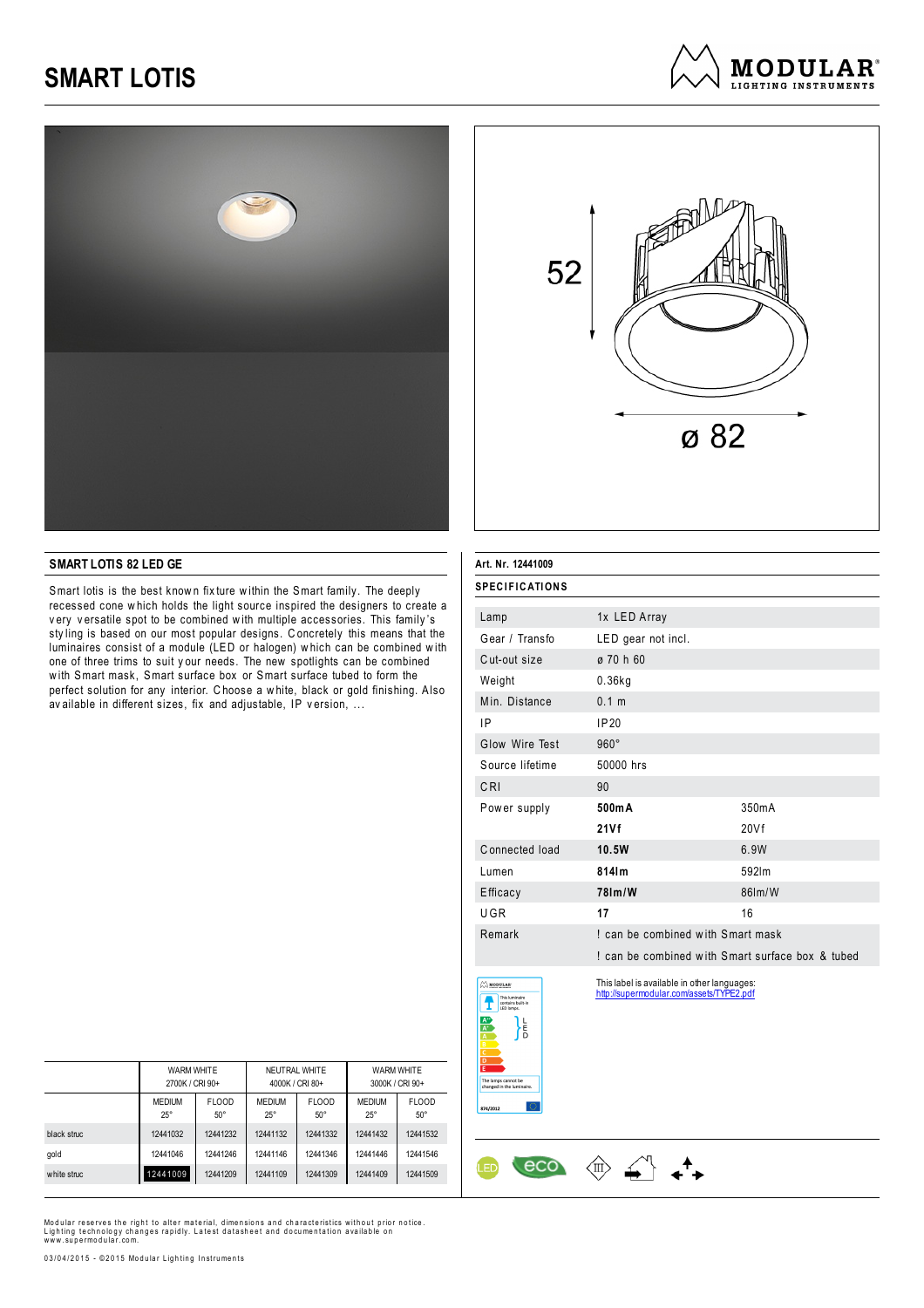



**MODULAR**<sup>®</sup> LIGHTING INSTRIIMENTS

#### **SMART LOTIS 82 GU10**

Smart lotis is the best known fix ture within the Smart family. The deeply recessed cone w hich holds the light source inspired the designers to create a v ery v ersatile spot to be combined w ith multiple accessories. This family 's sty ling is based on our most popular designs. C oncretely this means that the luminaires consist of a module (LED or halogen) w hich can be combined w ith one of three trims to suit y our needs. The new spotlights can be combined with Smart mask, Smart surface box or Smart surface tubed to form the perfect solution for any interior. C hoose a w hite, black or gold finishing. Also av ailable in different sizes, fix and adjustable, IP v ersion, ...

| <b>SPECIFICATIONS</b>               |                                                                                         |
|-------------------------------------|-----------------------------------------------------------------------------------------|
|                                     |                                                                                         |
| Lamp                                | 1x OPAR 16 Gu10 max, 50W                                                                |
| Gear / Transfo                      | transfo/gear not required                                                               |
| Cut-out size                        | ø 70 h 110                                                                              |
| Weight                              | 0.2kg                                                                                   |
| Min. Distance                       | 0.5 <sub>m</sub>                                                                        |
| Power supply                        | 230V                                                                                    |
| 1P                                  | IP20                                                                                    |
| Glow Wire Test                      | $960^\circ$                                                                             |
| Source lifetime                     | 2000 hrs                                                                                |
| Lumen                               | 389 Lm                                                                                  |
| Efficacy                            | 71 Lm/W                                                                                 |
| UGR                                 | 15                                                                                      |
| Remark                              | I can be combined with Smart mask                                                       |
|                                     | I can be combined with Smart surface box & tubed                                        |
| <b>MODULAR</b><br>This luminaire is | This label is available in other languages:<br>http://supermodular.com/assets/TYPE3.pdf |





 $\begin{picture}(120,15) \put(0,0){\vector(1,0){15}} \put(15,0){\vector(1,0){15}} \put(15,0){\vector(1,0){15}} \put(15,0){\vector(1,0){15}} \put(15,0){\vector(1,0){15}} \put(15,0){\vector(1,0){15}} \put(15,0){\vector(1,0){15}} \put(15,0){\vector(1,0){15}} \put(15,0){\vector(1,0){15}} \put(15,0){\vector(1,0){15}} \put(15,0){\vector(1,0){15}} \put(15,0){\vector($ 

 $\boldsymbol{t}$ 

⊕

| black struc | 12450132 |
|-------------|----------|
| gold        | 12450146 |
| white struc | 12450109 |
|             |          |

Modular reserves the right to alter material, dimensions and characteristics without prior notice. Lighting technology changes rapidly. Latest datasheet and documentation available on<br>www.supermodular.com.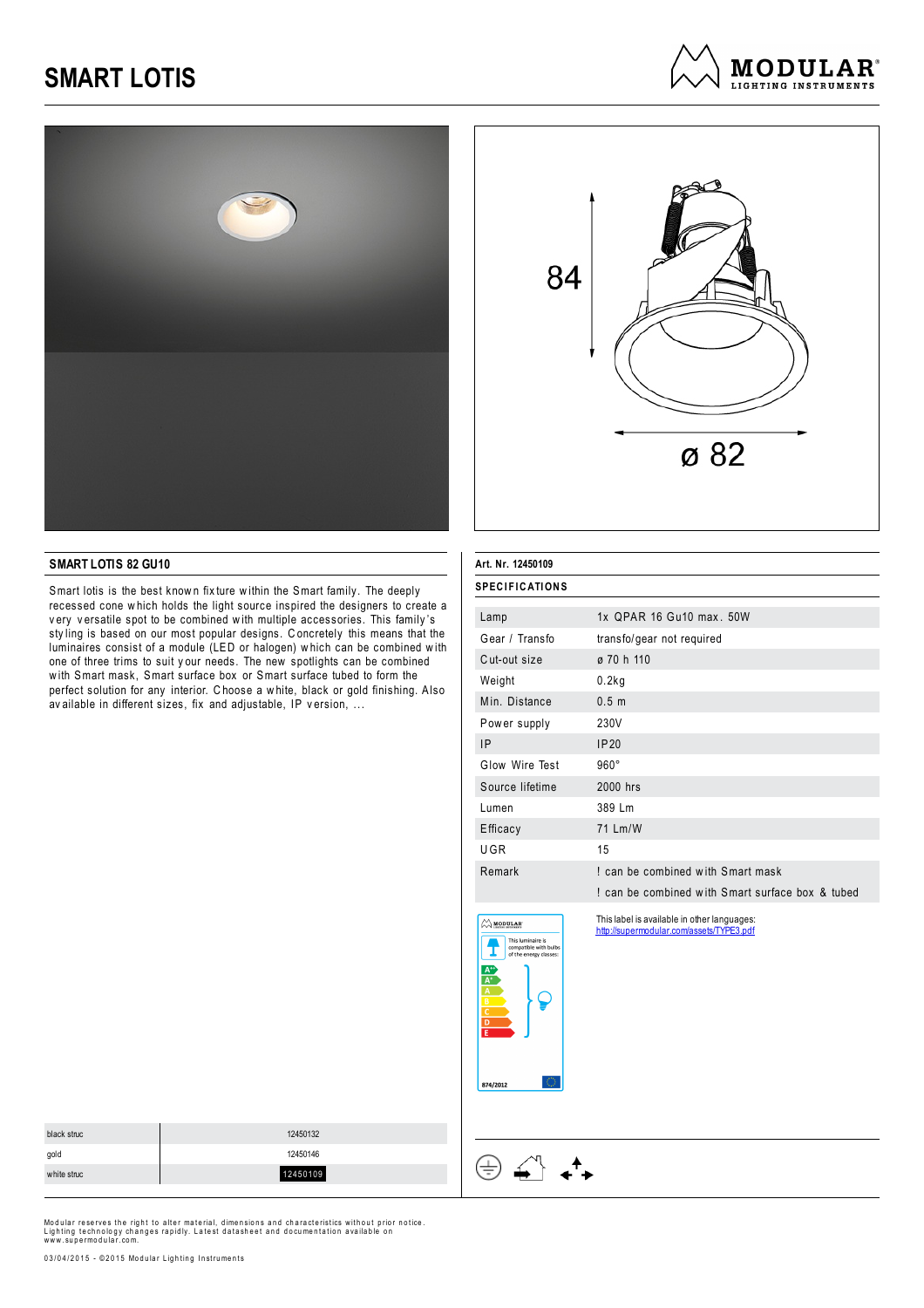





#### **SMART LOTIS 115 LED GE**

Smart lotis is the best known fix ture within the Smart family. The deeply recessed cone w hich holds the light source inspired the designers to create a very versatile spot to be combined with multiple accessories. This family's sty ling is based on our most popular designs. C oncretely this means that the luminaires consist of a module (LED or halogen) w hich can be combined w ith one of three trims to suit y our needs. The new spotlights can be combined with Smart mask, Smart surface box or Smart surface tubed to form the perfect solution for any interior. C hoose a w hite, black or gold finishing. Also av ailable in different sizes, fix and adjustable, IP v ersion, ...

| Art. Nr. 12751009                                                                                                               |                    |                                                                                         |           |           |           |
|---------------------------------------------------------------------------------------------------------------------------------|--------------------|-----------------------------------------------------------------------------------------|-----------|-----------|-----------|
| <b>SPECIFICATIONS</b>                                                                                                           |                    |                                                                                         |           |           |           |
| Lamp                                                                                                                            | 1x LED Array       |                                                                                         |           |           |           |
| Gear / Transfo                                                                                                                  | LED gear not incl. |                                                                                         |           |           |           |
| Cut-out size                                                                                                                    | ø 108 h 100        |                                                                                         |           |           |           |
| Weight                                                                                                                          | 0.455kg            |                                                                                         |           |           |           |
| Min. Distance                                                                                                                   | 0.1                |                                                                                         |           |           |           |
| IP                                                                                                                              | IP20               |                                                                                         |           |           |           |
| Glow Wire Test                                                                                                                  | $960^\circ$        |                                                                                         |           |           |           |
| Source lifetime                                                                                                                 | 50000 hrs          |                                                                                         |           |           |           |
| CRI                                                                                                                             | 90                 |                                                                                         |           |           |           |
| Power supply                                                                                                                    | 350mA              | 500mA                                                                                   | 700mA     | 900mA     | 1050mA    |
|                                                                                                                                 | 31Vf               | 32Vf                                                                                    | 34Vf      | 35Vf      | 35Vf      |
| Connected load                                                                                                                  | <b>11W</b>         | 16.25W                                                                                  | 23.6W     | 31.2W     | 36.75W    |
| Lumen                                                                                                                           | 1089lm             | 1466lm                                                                                  | 1880lm    | 2185lm    | 2336lm    |
| Efficacy                                                                                                                        | $99$ lm/W          | $90$ lm/W                                                                               | $80$ lm/W | $70$ lm/W | $64$ lm/W |
| UGR                                                                                                                             | 15                 | 16                                                                                      | 17        | 18        | 18        |
| Remark                                                                                                                          |                    | I can be combined with Smart mask                                                       |           |           |           |
|                                                                                                                                 |                    | I can be combined with Smart surface box                                                |           |           |           |
| $\oslash$ MODULAR<br>This luminaire<br>contains built-in<br>LED lamps.<br>Ĕ<br>The lamps cannot be<br>changed in the luminaire. |                    | This label is available in other languages:<br>http://supermodular.com/assets/TYPE2.pdf |           |           |           |
| f2012                                                                                                                           |                    |                                                                                         |           |           |           |

 $\bigoplus_{i=1}^{n}$   $\uparrow$ 

 $\langle \hat{\mathbb{I}} \rangle$ 

eco

|             | WARM WHITE<br>2700K / CRI 90+ |                      | NEUTRAL WHITE<br>4000K / CRI 90+ |                                                                         |                      | <b>WARM WHITE</b><br>3000K / CRI 90+ |                             |                             |                              |
|-------------|-------------------------------|----------------------|----------------------------------|-------------------------------------------------------------------------|----------------------|--------------------------------------|-----------------------------|-----------------------------|------------------------------|
|             | <b>MEDIUM</b><br>$25^{\circ}$ | SPOT<br>$15^{\circ}$ | <b>FLOOD</b><br>$40^{\circ}$     | <b>MEDIUM</b><br>$25^{\circ}$                                           | SPOT<br>$15^{\circ}$ | <b>FLOOD</b><br>$40^{\circ}$         | <b>SPOT</b><br>$15^{\circ}$ | <b>MEDIUM</b><br>$25^\circ$ | <b>FLOOD</b><br>$40^{\circ}$ |
| black struc | 12751032                      |                      |                                  | 12751232 12751332 12751132 12751732 12751832 12751432 12751532 12751632 |                      |                                      |                             |                             |                              |
| gold        | 12751046                      |                      |                                  | 12751246 12751346 12751146 12751746 12751846 12751446 12751546 12751646 |                      |                                      |                             |                             |                              |
| white struc | 12751009                      |                      |                                  | 12751209 12751309 12751109 12751709 12751809 12751409 12751509 12751609 |                      |                                      |                             |                             |                              |

Modular reserves the right to alter material, dimensions and characteristics without prior notice. Lighting technology changes rapidly. Latest datasheet and documentation available on<br>www.supermodular.com.